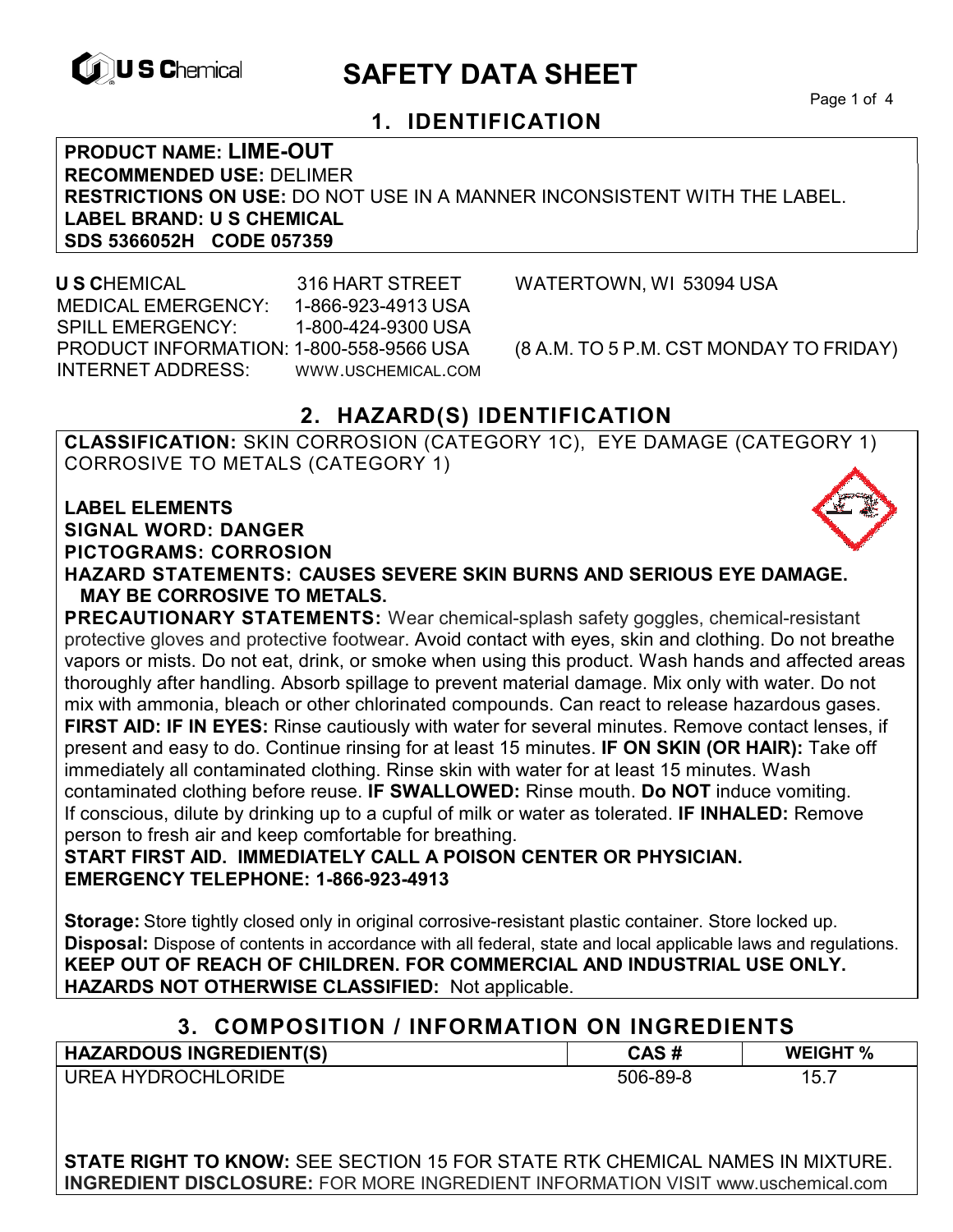## **4. FIRST-AID MEASURES** Page 2 of 4

**IF IN EYES:** RINSE CAUTIOUSLY WITH WATER FOR SEVERAL MINUTES. REMOVE CONTACT LENSES, IF PRESENT AND EASY TO DO. CONTINUE RINSING FOR AT LEAST 15 MINUTES. **IF ON SKIN (OR HAIR):** TAKE OFF IMMEDIATELY ALL CONTAMINATED CLOTHING. RINSE SKIN WITH WATER FOR AT LEAST 15 MINUTES. WASH CONTAMINATED CLOTHING BEFORE REUSE. **IF SWALLOWED:** RINSE MOUTH. **Do NOT** INDUCE VOMITING. IF CONSCIOUS, DILUTE BY DRINKING UP TO A CUPFUL OF MILK OR WATER AS TOLERATED. **IF INHALED:** REMOVE PERSON TO FRESH AIR AND KEEP COMFORTABLE FOR BREATHING. **START FIRST AID. IMMEDIATELY CALL A POISON CENTER OR PHYSICIAN. EMERGENCY TELEPHONE: 1-866-923-4913**

**MOST IMPORTANT SYMPTOMS / EFFECTS:** CAUSES SEVERE SKIN BURNS AND SERIOUS EYE DAMAGE. MAY CAUSE BLINDNESS WITHOUT IMMEDIATE FIRST AID. HARMFUL IF SWALLOWED. CAUSES BURNS AND SERIOUS DAMAGE TO MOUTH, THROAT AND STOMACH. CORROSIVE TO ALL BODY TISSUES.

**MEDICAL CONDITIONS AGGRAVATED:** NONE KNOWN.

**NOTE TO PHYSICIAN:** CALL 1-866-923-4913 FOR EXPOSURE MANAGEMENT ASSISTANCE.

## **5. FIRE-FIGHTING MEASURES**

**CHEMICAL HAZARDS:** CORROSIVE. NON-FLAMMABLE. **COMBUSTION PRODUCT HAZARDS:** OXIDES OF CARBON AND OTHER FUMES. **METHODS:** SELECT EXTINGUISHER AND METHODS BASED ON FIRE SIZE AND TYPE. **EQUIPMENT:** WEAR SCBA AND FULL PROTECTIVE GEAR AS CONDITIONS WARRANT. **NFPA RATING:** HEALTH-3/FLAMMABILITY-0/ INSTABILITY-0/SPECIAL HAZARD-N.AP. **SUITABLE EXTINGUISHERS:** WATER, DRY CHEMICAL, CO2 OR FOAM SUITABLE FOR FIRE. **UNSUITABLE EXTINGUISHERS:** NO RESTRICTIONS BASED ON CHEMICAL HAZARDS.

## **6. ACCIDENTAL RELEASE MEASURES**

**PERSONAL PRECAUTIONS:** EVACUATE UNPROTECTED PERSONNEL FROM AREA. WEAR PERSONAL PROTECTION INCLUDING RUBBER BOOTS. SEE SECTION 8. VENTILATE AREA IF NEEDED. BE CAREFUL NOT TO SLIP. WASH THOROUGHLY AFTER CLEAN-UP. **ENVIRONMENTAL PRECAUTIONS:** PREVENT SPILL FROM ENTERING DRAIN, STORM SEWER OR SURFACE WATERWAY. PREVENT WATER AND SOIL CONTAMINATION. **CLEAN-UP METHODS:** SMALL SPILLS MAY BE WIPED UP AND RINSED WITH WATER. FOR LARGER SPILLS, DIKE TO CONTAIN. PUMP TO LABELED CONTAINER OR ABSORB SPILLAGE AND SCOOP UP WITH INERT ABSORBENT MATERIAL. AFTER SPILL COLLECTION, RINSE AREA WITH WATER AND FOLLOW WITH NORMAL CLEAN-UP PROCEDURES.

## **7. HANDLING AND STORAGE**

**HANDLING:** FOLLOW ALL LABEL DIRECTIONS. INSTRUCT PERSONNEL ABOUT PROPER USE, HAZARDS, PRECAUTIONS, AND FIRST AID MEASURES. AVOID INHALATION, INGESTION, AND CONTACT WITH SKIN, EYES AND CLOTHING. DO NOT TASTE OR SWALLOW. REMOVE AND WASH CONTAMINATED CLOTHING AND FOOTWEAR BEFORE REUSE. PRODUCT RESIDUE MAY REMAIN IN EMPTY CONTAINERS. HANDLE CAREFULLY TO AVOID DAMAGING CONTAINER.

**STORAGE:** STORE TIGHTLY CLOSED ONLY IN ORIGINAL CORROSIVE-RESISTANT PLASTIC CONTAINER. STORE LOCKED UP. STORE AT AMBIENT TEMPERATURES IN A DRY AREA OUT OF DIRECT SUNLIGHT. PROTECT FROM FREEZING. ROTATE STOCK REGULARLY. KEEP AWAY FROM FOOD AND DRINK. KEEP OUT OF REACH OF CHILDREN.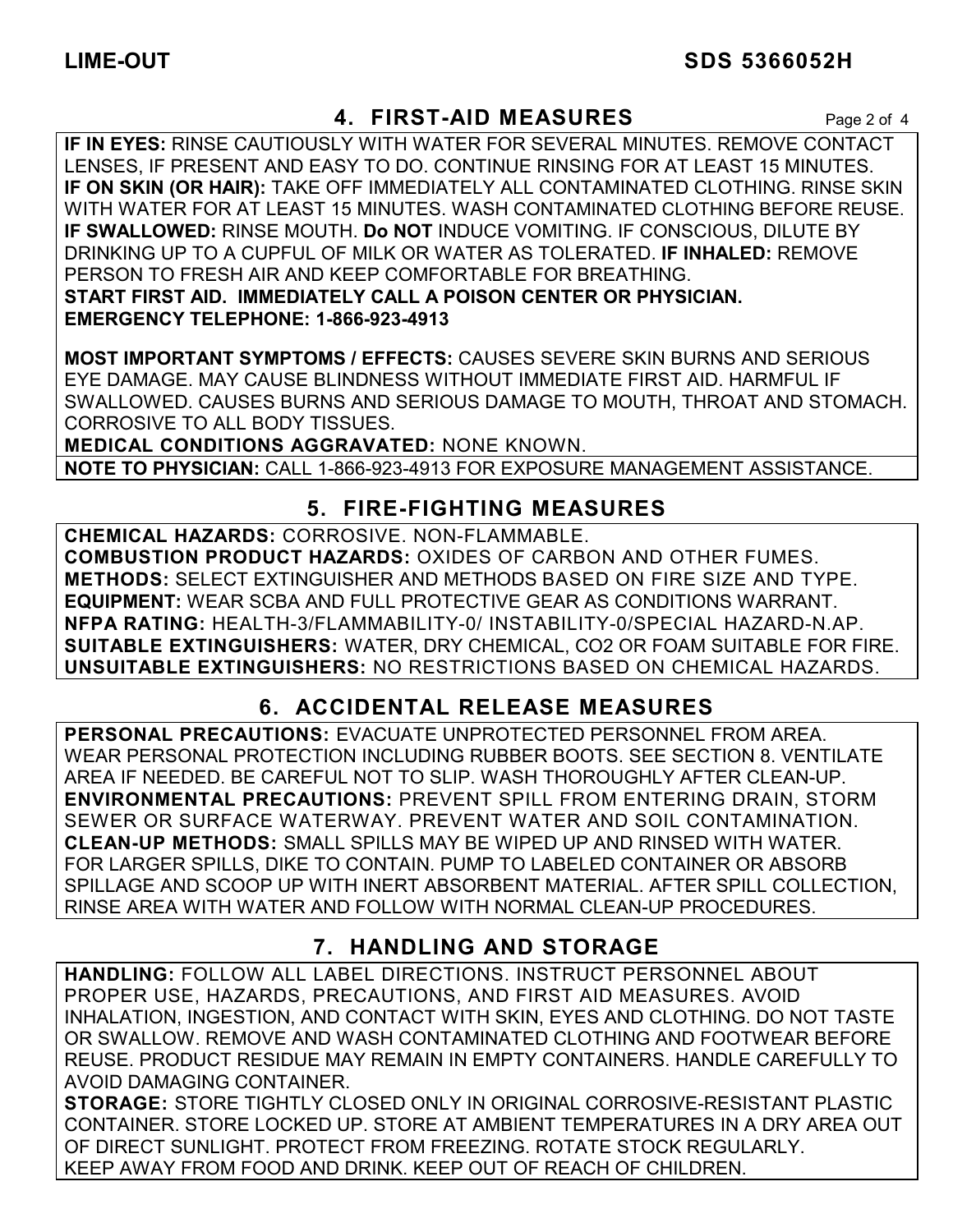#### **LIME-OUT SDS 5366052H**

#### **8. EXPOSURE CONTROLS / PERSONAL PROTECTION** Page 3 of 4

**EXPOSURE LIMITS: URFA HYDROCHLORIDE = NONE ENGINEERING CONTROLS:** GENERAL ROOM VENTILATION IS TYPICALLY ADEQUATE.

#### **PERSONAL PROTECTION**

**EYES:** CHEMICAL-SPLASH SAFETY GOGGLES.

**HANDS:** CHEMICAL-RESISTANT PROTECTIVE GLOVES (NITRILE, NEOPRENE OR RUBBER). **RESPIRATORY:** NIOSH/MSHA CERTIFIED RESPIRATOR IF EXPOSURE LIMITS ARE EXCEEDED. **FEET:** PROTECTIVE FOOTWEAR.

**BODY:** SUITABLE PROTECTIVE CLOTHING.

**HYGIENE MEASURES:** HANDLE IN ACCORDANCE WITH GOOD INDUSTRIAL HYGIENE AND SAFETY PRACTICE. TAKE OFF IMMEDIATELY ALL CONTAMINATED CLOTHING AND WASH IT BEFORE REUSE. WASH HANDS AND AFFECTED AREAS THOROUGHLY AFTER HANDLING. PROVIDE SUITABLE FACILITIES FOR QUICK DRENCHING OR FLUSHING OF THE EYES AND BODY IN CASE OF CONTACT OR SPLASH HAZARD.

#### **9. PHYSICAL AND CHEMICAL PROPERTIES**

| <b>APPEARANCE: GREEN LIQUID</b>        | <b>AUTO-IGNIT</b>  |
|----------------------------------------|--------------------|
| <b>ODOR: NONE ADDED</b>                | <b>DECOMPOS</b>    |
| pH CONCENTRATE: BELOW 2.0 (ACIDIC)     | <b>EXPLOSIVE</b>   |
| pH READY-TO-USE: N.AP.                 | <b>EVAPORAT</b>    |
| pH @ USE DILUTION: N.AV.               | <b>FLAMMABII</b>   |
| PHYSICAL STATE: LIQUID                 | <b>FLASH POII</b>  |
| <b>RELATIVE DENSITY (WATER): 1.055</b> | <b>INITIAL BOI</b> |
| <b>SOLUBILITY (WATER): COMPLETE</b>    | <b>MELTING P</b>   |
| VAPOR PRESSURE: N.AV.                  | <b>ODOR THRI</b>   |
| VAPOR DENSITY: N. AV.                  | <b>PARTITION (</b> |
| <b>VISCOSITY: NON-VISCOUS</b>          | <b>OTHER: N.A</b>  |

**TION TEMPERATURE:** N.AV. **BITION TEMPERATURE: N.AV. E LIMITS (LEL/UEL): NONE ION RATE: N.AV. FLAMMABILITY (SOLID, GAS):** N.AP. **NT: NONE ILING POINT/RANGE: N.AV.** *OINT/FREEZING POINT: N AV.* **ODOR THRESHOLD:** N.AV. **PARTITION COEFF. (N-OCTANOL/WATER):** N.AV AV.

### **10. STABILITY AND REACTIVITY**

**REACTIVITY:** MIXING WITH INCOMPATIBLES CAN RELEASE HEAT + HAZARDOUS GASES. **CHEMICAL STABILITY:** STABLE.

**POSSIBILITY OF HAZARDOUS REACTIONS:** SEE REACTIVITY. WILL NOT POLYMERIZE. **CONDITIONS TO AVOID:** TEMPERATURES BELOW 35°F (1.6°C) OR ABOVE 120°F (49°C). **MATERIALS TO AVOID:** BLEACH, METAL AND OTHER CLEANERS. MIX ONLY WITH WATER. **HAZARDOUS DECOMPOSITION PRODUCTS:** NONE UNDER NORMAL CONDITIONS.

### **11. TOXICOLOGICAL INFORMATION**

**ROUTES OF EXPOSURE:** EYES, SKIN, INGESTION, INHALATION. **INFORMATION ON ROUTES OF EXPOSURE:** NO LC50/LD50 TEST DATA ON MIXTURE. **ACUTE EFFECTS /SYMPTOMS**: CORROSIVE TO ALL BODY TISSUES.  **EYES:** CAUSES SERIOUS EYE DAMAGE. MAY CAUSE PAIN, REDNESS AND WATERING.  **SKIN:** CAUSES SEVERE SKIN BURNS. MAY CAUSE DELAYED PAIN, REDNESS AND BLISTERING. **INGESTION:** CAUSES BURNS AND SERIOUS DAMAGE TO MOUTH, THROAT AND STOMACH. **INHALATION:** MAY CAUSE CORROSIVE EFFECTS TO NOSE, THROAT, AND RESPIRATORY SYSTEM. **CHRONIC / OTHER EFFECTS:** NO REPORTABLE GERM CELL MUTAGENS, SKIN SENSITIZERS, RESPIRATORY SENSITIZERS, REPRODUCTIVE TOXINS OR ASPIRATION HAZARDS. **SPECIFIC TARGET ORGANS (SINGLE/REPEATED):** NONE KNOWN. **NUMERICAL MEASURES OF TOXICITY:** ATEmix (ORAL-RAT) = ABOVE 2000 MG / KG **CARCINOGENS:** NO REPORTABLE ACGIH, IARC, NTP, OR OSHA CARCINOGENS.